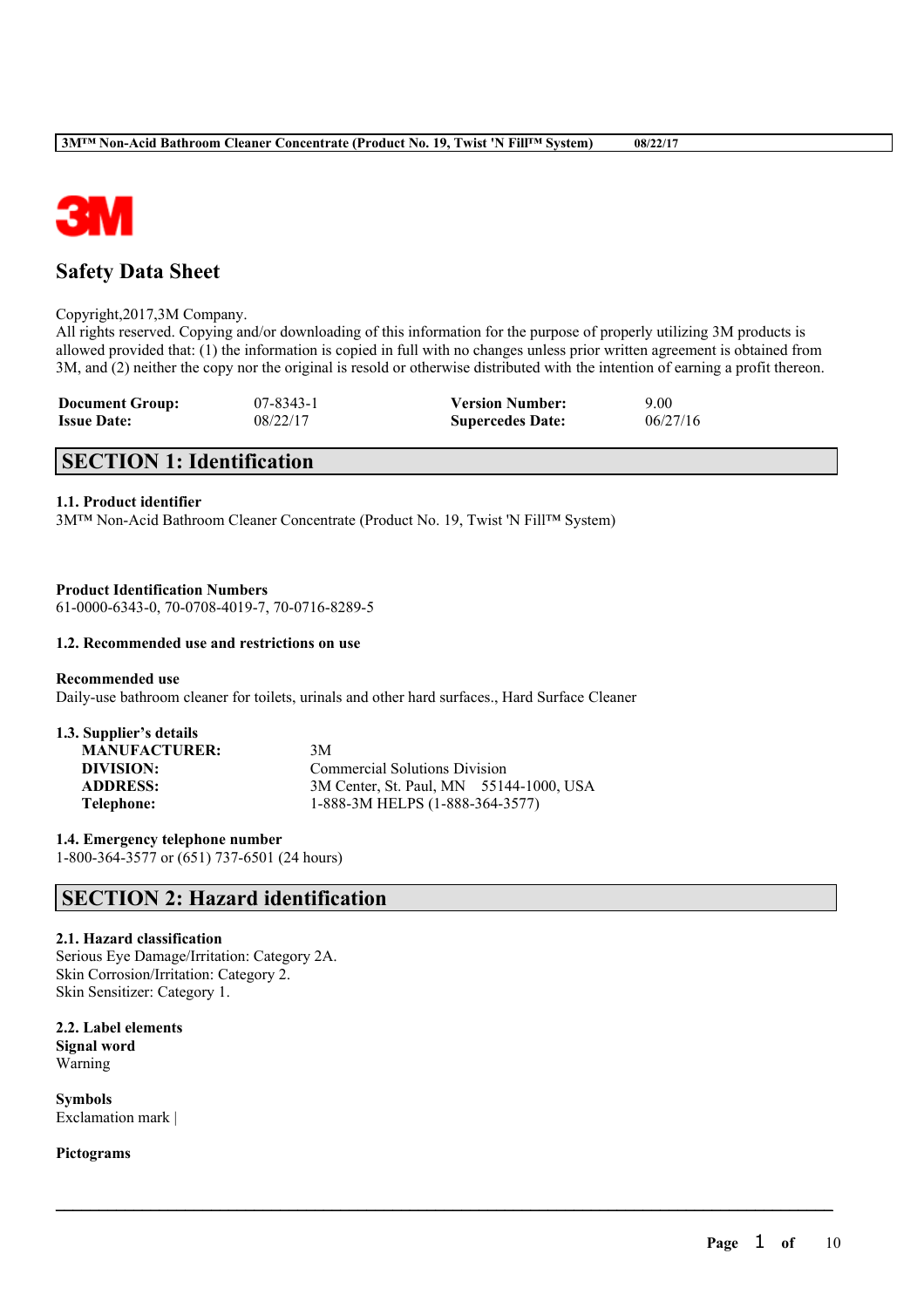

**Hazard Statements** Causes serious eye irritation. Causes skin irritation. May cause an allergic skin reaction.

#### **Precautionary Statements**

#### **Prevention:**

Avoid breathing dust/fume/gas/mist/vapors/spray. Wear eye/face protection. Wear protective gloves. Wash thoroughly after handling. Contaminated work clothing must not be allowed out of the workplace.

#### **Response:**

IF IN EYES: Rinse cautiously with water for several minutes. Remove contact lenses, if present and easy to do. Continue rinsing. If eye irritation persists: Get medical advice/attention. IF ON SKIN: Wash with plenty of soap and water. If skin irritation or rash occurs: Get medical advice/attention. Take off contaminated clothing and wash it before reuse.

#### **Disposal:**

Dispose of contents/container in accordance with applicable local/regional/national/international regulations.

#### **2.3. Hazards not otherwise classified**

39% of the mixture consists of ingredients of unknown acute oral toxicity.

## **SECTION 3: Composition/information on ingredients**

| Ingredient                             | C.A.S. No.     | $\frac{9}{6}$ by Wt        |
|----------------------------------------|----------------|----------------------------|
| <b>WATER</b>                           | 7732-18-5      | 50 - 80 Trade Secret *     |
| CARBOXYIMIDAZOLINIUM SALT              | 13039-35-5     | 15 - 40 Trade Secret *     |
| <b>SODIUM CHLORIDE</b>                 | 7647-14-5      | 1 - 5 Trade Secret *       |
| <b>ASCORBIC ACID</b>                   | $150 - 81 - 7$ | $0.1 - 1$ Trade Secret $*$ |
| <b>FRAGRANCE (NJTSN 04499600-6540)</b> | Trade Secret*  | 1 - 5 Trade Secret *       |

NJTS or NJTSRN: New Jersey Trade Secret Registry Number.

\*The specific chemical identity and/or exact percentage (concentration) of this composition has been withheld as a trade secret.

 $\mathcal{L}_\mathcal{L} = \mathcal{L}_\mathcal{L} = \mathcal{L}_\mathcal{L} = \mathcal{L}_\mathcal{L} = \mathcal{L}_\mathcal{L} = \mathcal{L}_\mathcal{L} = \mathcal{L}_\mathcal{L} = \mathcal{L}_\mathcal{L} = \mathcal{L}_\mathcal{L} = \mathcal{L}_\mathcal{L} = \mathcal{L}_\mathcal{L} = \mathcal{L}_\mathcal{L} = \mathcal{L}_\mathcal{L} = \mathcal{L}_\mathcal{L} = \mathcal{L}_\mathcal{L} = \mathcal{L}_\mathcal{L} = \mathcal{L}_\mathcal{L}$ 

## **SECTION 4: First aid measures**

#### **4.1. Description of first aid measures**

**Inhalation:**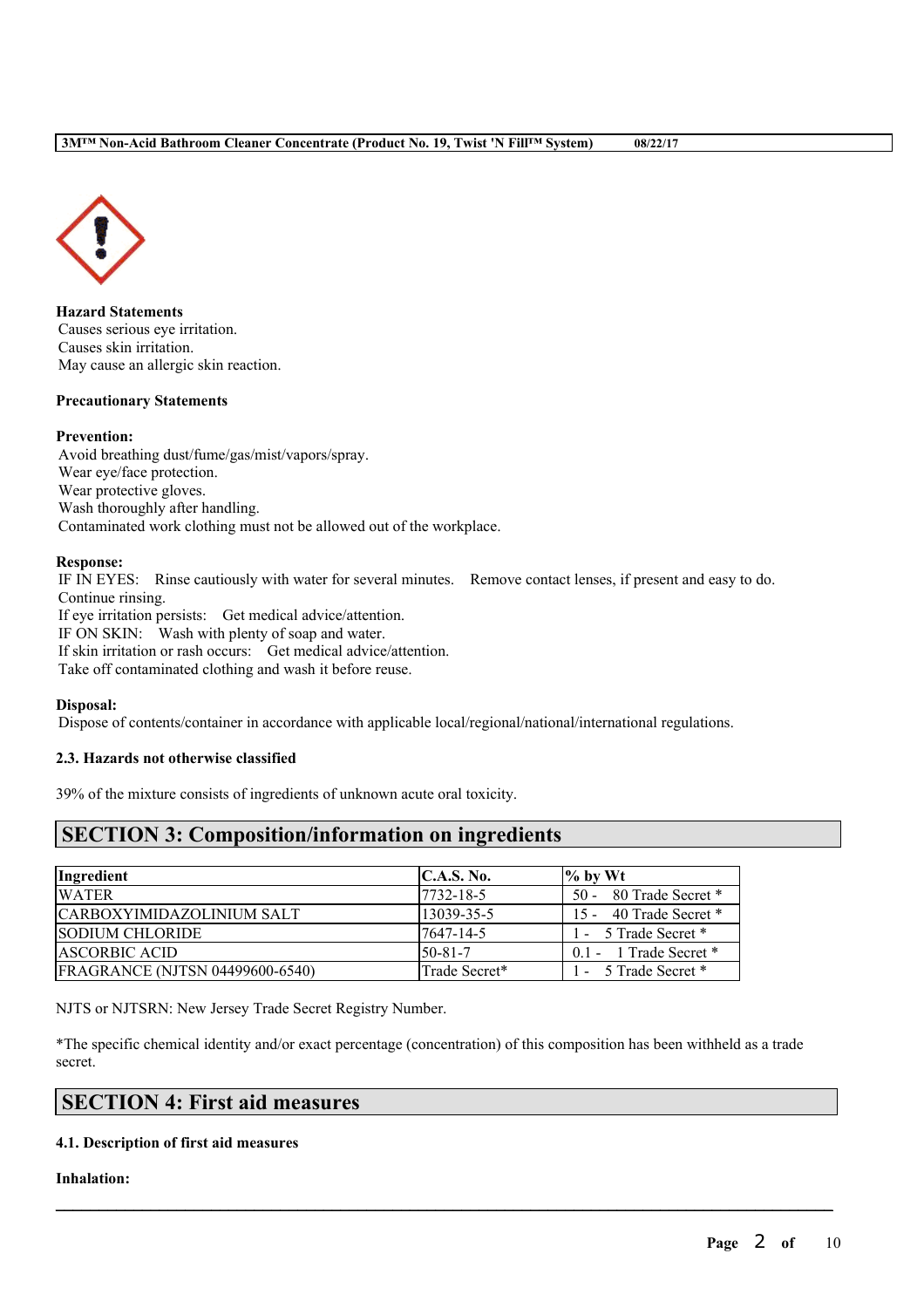Remove person to fresh air. If you feel unwell, get medical attention.

#### **Skin Contact:**

Immediately wash with soap and water. Remove contaminated clothing and wash before reuse. If signs/symptoms develop, get medical attention.

#### **Eye Contact:**

Immediately flush with large amounts of water. Remove contact lenses if easy to do. Continue rinsing. Get medical attention.

#### **If Swallowed:**

Rinse mouth. If you feel unwell, get medical attention.

#### **4.2. Most important symptoms and effects, both acute and delayed**

See Section 11.1. Information on toxicological effects.

# **4.3. Indication of any immediate medical attention and special treatment required**

Not applicable

### **SECTION 5: Fire-fighting measures**

#### **5.1. Suitable extinguishing media**

Material will not burn.

#### **5.2. Special hazards arising from the substance or mixture**

Closed containers exposed to heat from fire may build pressure and explode.

#### **Hazardous Decomposition or By-Products**

**Substance Condition**

Carbon monoxide During Combustion Carbon dioxide During Combustion

#### **5.3. Special protective actions for fire-fighters**

Water may not effectively extinguish fire; however, it should be used to keep fire-exposed containers and surfaces cool and prevent explosive rupture.

## **SECTION 6: Accidental release measures**

#### **6.1. Personal precautions, protective equipment and emergency procedures**

Evacuate area. Ventilate the area with fresh air. For large spill, or spills in confined spaces, provide mechanical ventilation to disperse or exhaust vapors, in accordance with good industrial hygiene practice. Refer to other sections of this SDS for information regarding physical and health hazards, respiratory protection, ventilation, and personal protective equipment.

#### **6.2. Environmental precautions**

Avoid release to the environment. For larger spills, cover drains and build dikes to prevent entry into sewer systems or bodies of water.

#### **6.3. Methods and material for containment and cleaning up**

Contain spill. Working from around the edges of the spill inward, cover with bentonite, vermiculite, or commercially available inorganic absorbent material. Mix in sufficient absorbent until it appears dry. Remember, adding an absorbent material does not remove a physical, health, or environmental hazard. Collect as much of the spilled material as possible. Place in a closed container approved for transportation by appropriate authorities. Clean up residue with water. Seal the container. Dispose of collected material as soon as possible in accordance with applicable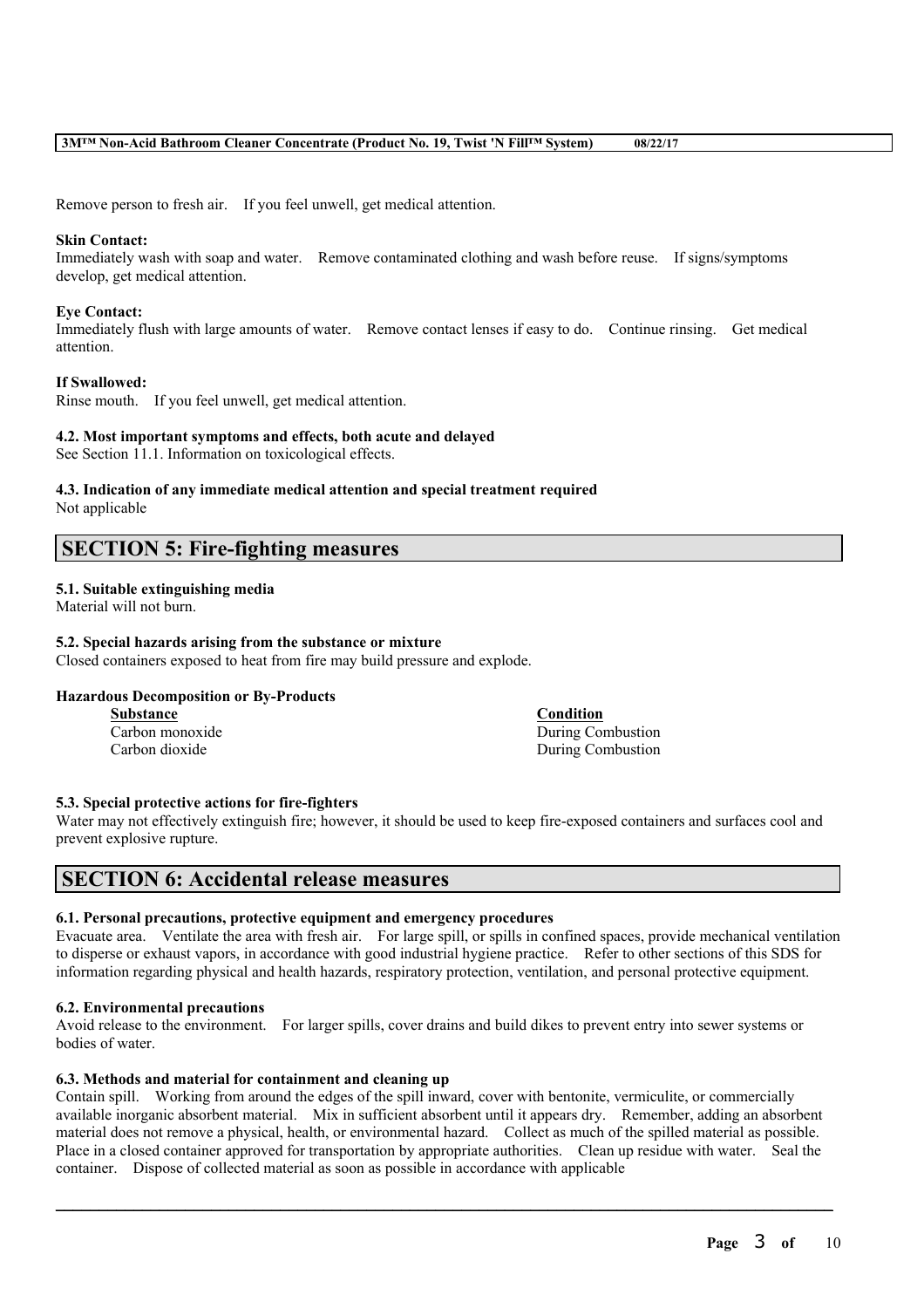local/regional/national/international regulations.

## **SECTION 7: Handling and storage**

#### **7.1. Precautions for safe handling**

For industrial or professional use only. This product is not intended to be used without prior dilution as specified on the product label. Grounding or safety shoes with electrostatic dissipating soles (ESD) are not required with a chemical dispensing system. Keep out of reach of children. Avoid breathing dust/fume/gas/mist/vapors/spray. Do not get in eyes, on skin, or on clothing. Do not eat, drink or smoke when using this product. Wash thoroughly after handling. Contaminated work clothing should not be allowed out of the workplace. Avoid release to the environment. Wash contaminated clothing before reuse.

#### **7.2. Conditions for safe storage including any incompatibilities**

No special storage requirements.

### **SECTION 8: Exposure controls/personal protection**

#### **8.1. Control parameters**

#### **Occupational exposure limits**

No occupational exposure limit values exist for any of the components listed in Section 3 of this SDS.

#### **8.2. Exposure controls**

#### **8.2.1. Engineering controls**

NOTE: When used with a chemical dispensing system as directed, special ventilation is not required. Use general dilution ventilation and/or local exhaust ventilation to control airborne exposures to below relevant Exposure Limits and/or control dust/fume/gas/mist/vapors/spray. If ventilation is not adequate, use respiratory protection equipment.

#### **8.2.2. Personal protective equipment (PPE)**

#### **Eye/face protection**

NOTE: When used with a chemical dispensing system as directed, eye contact with the concentrate is not expected to occur. If the product is not used with a chemical dispensing system or if there is an accidental release, wear protective eye/face protection.

If product is not used with a chemical dispensing system or if there is an accidental release:

Select and use eye/face protection to prevent contact based on the results of an exposure assessment. The following eye/face protection(s) are recommended:

Indirect Vented Goggles

#### **Skin/hand protection**

NOTE: When used with a chemical dispensing system as directed, skin contact with the concentrate is not expected to occur. If product is not used with a chemical dispensing system or if there is an accidental release:

Select and use gloves and/or protective clothing approved to relevant local standards to prevent skin contact based on the results of an exposure assessment. Selection should be based on use factors such as exposure levels, concentration of the substance or mixture, frequency and duration, physical challenges such as temperature extremes, and other use conditions. Consult with your glove and/or protective clothing manufacturer for selection of appropriate compatible gloves/protective clothing.

Note: Nitrile gloves may be worn over polymer laminate gloves to improve dexterity. Gloves made from the following material(s) are recommended: Polymer laminate

 $\mathcal{L}_\mathcal{L} = \mathcal{L}_\mathcal{L} = \mathcal{L}_\mathcal{L} = \mathcal{L}_\mathcal{L} = \mathcal{L}_\mathcal{L} = \mathcal{L}_\mathcal{L} = \mathcal{L}_\mathcal{L} = \mathcal{L}_\mathcal{L} = \mathcal{L}_\mathcal{L} = \mathcal{L}_\mathcal{L} = \mathcal{L}_\mathcal{L} = \mathcal{L}_\mathcal{L} = \mathcal{L}_\mathcal{L} = \mathcal{L}_\mathcal{L} = \mathcal{L}_\mathcal{L} = \mathcal{L}_\mathcal{L} = \mathcal{L}_\mathcal{L}$ If this product is used in a manner that presents a higher potential for exposure (eg. spraying, high splash potential etc.), then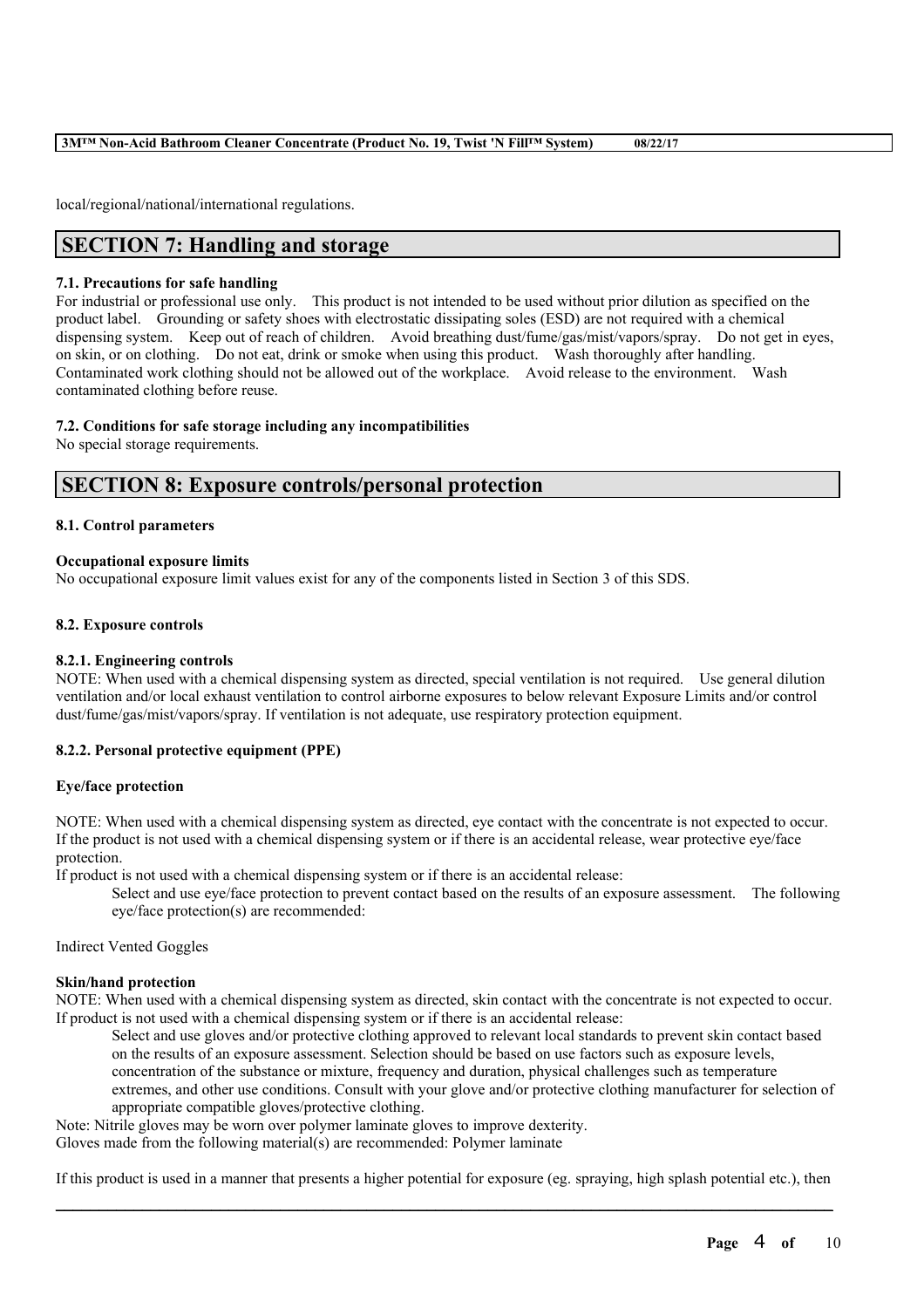use of protective coveralls may be necessary.

If product is not used with a chemical dispensing system or if there is an accidental release:

Select and use body protection to prevent contact based on the results of an exposure assessment. The following protective clothing material(s) are recommended:

Apron - polymer laminate

#### **Respiratory protection**

NOTE: When used with a chemical dispensing system as directed, respiratory protection is not required.

If product is not used with a chemical dispensing system or if there is an accidental release:

An exposure assessment may be needed to decide if a respirator is required. If a respirator is needed, use respirators as part of a full respiratory protection program. Based on the results of the exposure assessment, select from the following respirator type(s) to reduce inhalation exposure:

Half facepiece or full facepiece air-purifying respirator suitable for organic vapors and particulates

For questions about suitability for a specific application, consult with your respirator manufacturer.

### **SECTION 9: Physical and chemical properties**

#### **9.1. Information on basic physical and chemical properties**

| <b>General Physical Form:</b>             | Liquid                                                        |
|-------------------------------------------|---------------------------------------------------------------|
| <b>Specific Physical Form:</b>            | Liquid                                                        |
| Odor, Color, Grade:                       | Clear, green color, pleasant fragrance                        |
| <b>Odor threshold</b>                     | No Data Available                                             |
| pН                                        | $8.5 - 10.5$                                                  |
| <b>Melting point</b>                      | Not Applicable                                                |
| <b>Boiling Point</b>                      | Approximately 210 °F                                          |
| <b>Flash Point</b>                        | No flash point                                                |
| <b>Evaporation rate</b>                   | No Data Available                                             |
| <b>Flammability</b> (solid, gas)          | Not Applicable                                                |
| <b>Flammable Limits(LEL)</b>              | Not Applicable                                                |
| <b>Flammable Limits(UEL)</b>              | Not Applicable                                                |
| <b>Vapor Pressure</b>                     | 17.5 mmHg [@ 68 °F]                                           |
| <b>Vapor Density</b>                      | No Data Available                                             |
| <b>Density</b>                            | 1 1.1                                                         |
| <b>Specific Gravity</b>                   | $1 - 1.1$ [ <i>Ref Std</i> : WATER=1]                         |
| <b>Solubility in Water</b>                | Complete                                                      |
| Solubility- non-water                     | No Data Available                                             |
| Partition coefficient: n-octanol/water    | No Data Available                                             |
| <b>Autoignition temperature</b>           | No Data Available                                             |
| <b>Decomposition temperature</b>          | No Data Available                                             |
| <b>Viscosity</b>                          | 15.8 - 17.4 Saybolt Universal Second                          |
| <b>Volatile Organic Compounds</b>         | 0 % weight [ <i>Test Method:calculated per CARB title 2</i> ] |
| <b>VOC Less H2O &amp; Exempt Solvents</b> | 0 g/l [Test Method: calculated per CARB title 2]              |

 $\mathcal{L}_\mathcal{L} = \mathcal{L}_\mathcal{L} = \mathcal{L}_\mathcal{L} = \mathcal{L}_\mathcal{L} = \mathcal{L}_\mathcal{L} = \mathcal{L}_\mathcal{L} = \mathcal{L}_\mathcal{L} = \mathcal{L}_\mathcal{L} = \mathcal{L}_\mathcal{L} = \mathcal{L}_\mathcal{L} = \mathcal{L}_\mathcal{L} = \mathcal{L}_\mathcal{L} = \mathcal{L}_\mathcal{L} = \mathcal{L}_\mathcal{L} = \mathcal{L}_\mathcal{L} = \mathcal{L}_\mathcal{L} = \mathcal{L}_\mathcal{L}$ 

### **SECTION 10: Stability and reactivity**

#### **10.1. Reactivity**

This material is considered to be non reactive under normal use conditions.

## **10.2. Chemical stability**

Stable.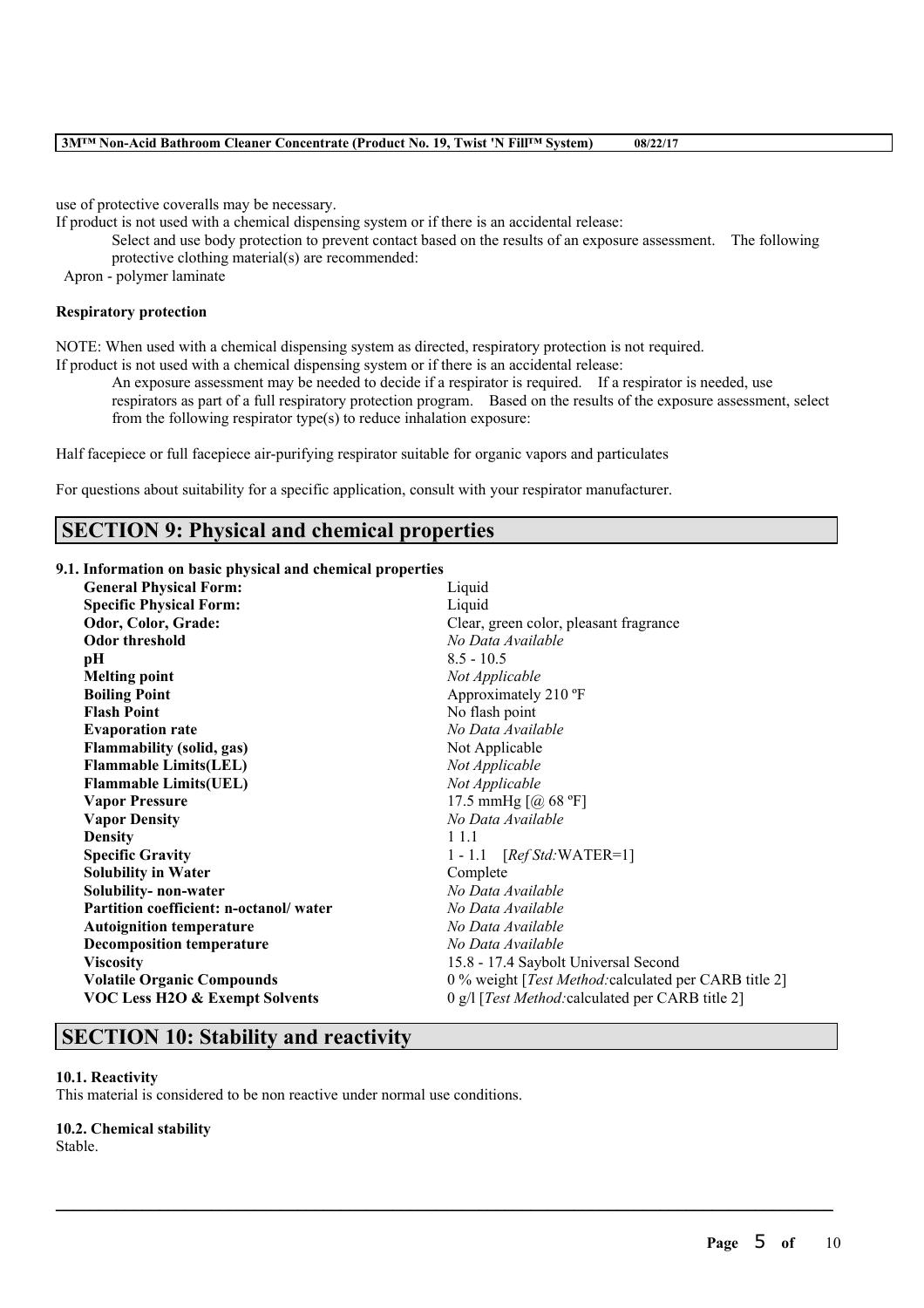#### **10.3. Possibility of hazardous reactions**

Hazardous polymerization will not occur.

#### **10.4. Conditions to avoid** None known.

## **10.5. Incompatible materials**

None known.

#### **10.6. Hazardous decomposition products**

**Substance Condition**

None known.

Refer to section 5.2 for hazardous decomposition products during combustion.

## **SECTION 11: Toxicological information**

The information below may not be consistent with the material classification in Section 2 if specific ingredient **classifications are mandated by a competent authority. In addition, toxicological data on ingredients may not be** reflected in the material classification and/or the signs and symptoms of exposure, because an ingredient may be present below the threshold for labeling, an ingredient may not be available for exposure, or the data may not be **relevant to the material as a whole.**

#### **11.1. Information on Toxicological effects**

**Signs and Symptoms of Exposure**

#### Based on test data and/or information on the components, this material may produce the following health effects:

#### **Inhalation:**

Respiratory Tract Irritation: Signs/symptoms may include cough, sneezing, nasal discharge, headache, hoarseness, and nose and throat pain.

#### **Skin Contact:**

Skin Irritation: Signs/symptoms may include localized redness, swelling, itching, dryness, cracking, blistering, and pain. Allergic Skin Reaction (non-photo induced): Signs/symptoms may include redness, swelling, blistering, and itching.

Photosensitization: Signs/symptoms may include a sunburn-like reaction such as blistering, redness, swelling, and itching from minor exposure to sunlight.

#### **Eye Contact:**

Severe Eye Irritation: Signs/symptoms may include significant redness, swelling, pain, tearing, cloudy appearance of the cornea, and impaired vision.

#### **Ingestion:**

Gastrointestinal Irritation: Signs/symptoms may include abdominal pain, stomach upset, nausea, vomiting and diarrhea.

#### **Toxicological Data**

If a component is disclosed in section 3 but does not appear in a table below, either no data are available for that endpoint or the data are not sufficient for classification.

#### **Acute Toxicity**

| Name | Route | <b>Species</b> | 'alue |
|------|-------|----------------|-------|
|      |       |                |       |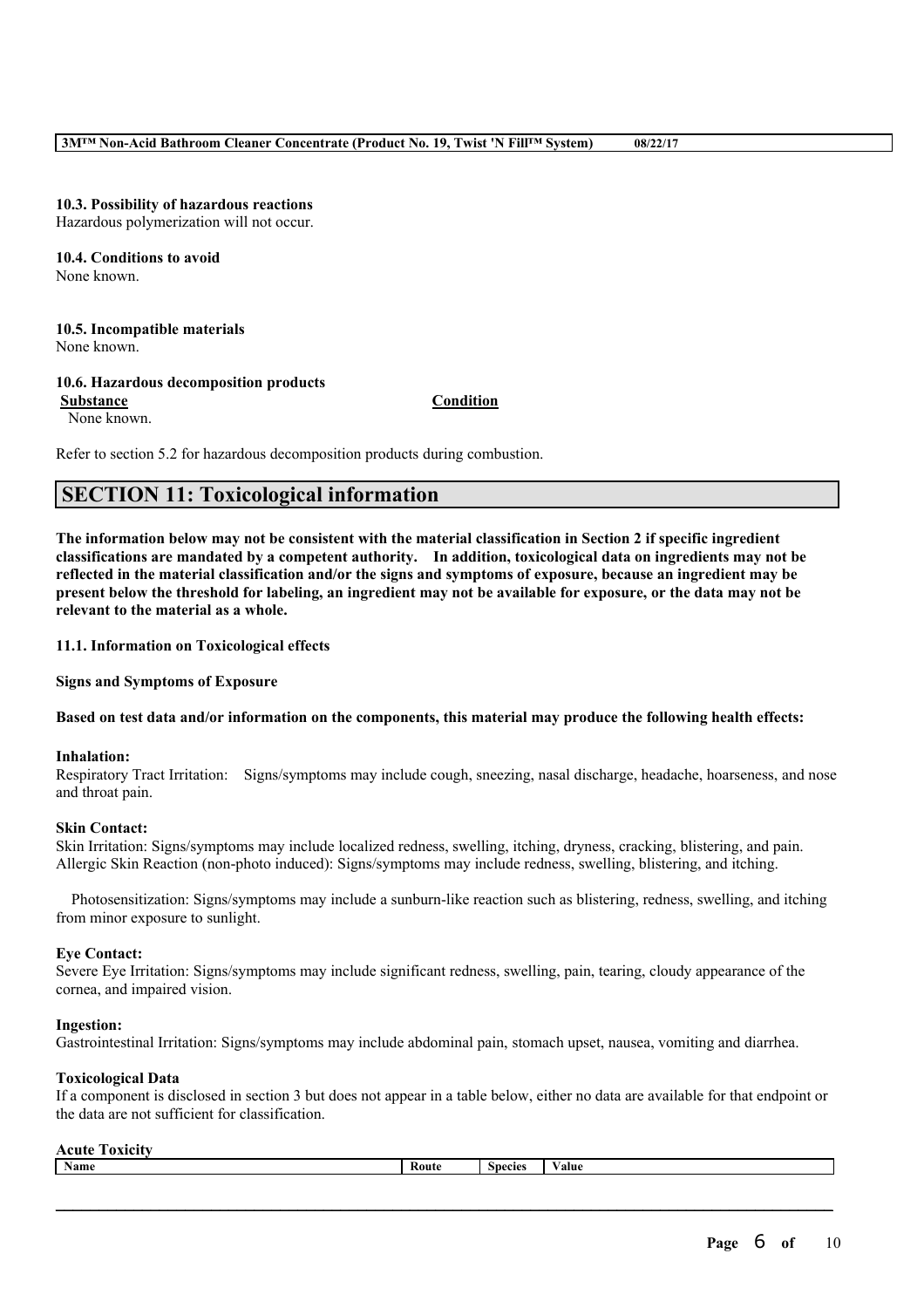| Ingestion                             |        | No data available; calculated $ATE > 5,000$ mg/kg |
|---------------------------------------|--------|---------------------------------------------------|
| Dermal                                | Rabbit | $LD50 > 10,000$ mg/kg                             |
| Inhalation-<br>Dust/Mist<br>(4 hours) | Rat    | $LC50 > 10.5$ mg/l                                |
| Ingestion                             | Rat    | $LD50$ 3,550 mg/kg                                |
| Dermal                                | Rabbit | $LD50 > 5,000$ mg/kg                              |
| Ingestion                             | Rat    | $LD50$ 4,498 mg/kg                                |
|                                       |        |                                                   |

 $ATE = acute$  toxicity estimate

#### **Skin Corrosion/Irritation**

| Name                   | <b>Species</b>   | Value                     |
|------------------------|------------------|---------------------------|
| Overall product        | In vitro<br>data | Irritant                  |
| <b>SODIUM CHLORIDE</b> | Rabbit           | No significant irritation |

#### **Serious Eye Damage/Irritation**

| Name                   | <b>Species</b>   | Value           |
|------------------------|------------------|-----------------|
| Overall product        | In vitro<br>data | Severe irritant |
| <b>SODIUM CHLORIDE</b> | Rabbit           | Mild irritant   |

#### **Skin Sensitization**

For the component/components, either no data are currently available or the data are not sufficient for classification.

## **Respiratory Sensitization**

For the component/components, either no data are currently available or the data are not sufficient for classification.

#### **Germ Cell Mutagenicity**

| . <b>. .</b> .<br>Name | Route    | Value                                                                           |
|------------------------|----------|---------------------------------------------------------------------------------|
| SODIUM CHLORIDE        | In Vitro | Some positive data exist, but the data are not<br>sufficient for classification |
| SODIUM CHLORIDE        | In vivo  | Some positive data exist, but the data are not<br>sufficient for classification |

#### **Carcinogenicity**

| -                           | Route     | Species | $-$                           |
|-----------------------------|-----------|---------|-------------------------------|
| Name                        | --- - - - |         | 'alue                         |
| ΩR<br>RIDE<br>J IVI.<br>3V. | Ingestion | Rat     | $\sim$<br>carcinogenic<br>NOL |

#### **Reproductive Toxicity**

#### **Reproductive and/or Developmental Effects**

For the component/components, either no data are currently available or the data are not sufficient for classification.

#### **Target Organ(s)**

#### **Specific Target Organ Toxicity - single exposure**

For the component/components, either no data are currently available or the data are not sufficient for classification.

#### **Specific Target Organ Toxicity - repeated exposure**

| Name                   | Route     | Target Organ(s) | Value                             | <b>Species</b> | <b>Test Result</b> | Exposure        |
|------------------------|-----------|-----------------|-----------------------------------|----------------|--------------------|-----------------|
|                        |           |                 |                                   |                |                    | <b>Duration</b> |
| SODIUM CHLORIDE        | Ingestion | blood   kidney  | Some positive data exist, but the | Rat            | <b>NOAEL</b>       | 9 months        |
|                        |           | and/or bladder  | data are not sufficient for       |                | 2,240              |                 |
|                        |           | vascular system | classification                    |                | mg/kg/day          |                 |
| <b>SODIUM CHLORIDE</b> | Ingestion | nervous system  | Some positive data exist, but the | Rat            | <b>NOAEL</b>       | 90 days         |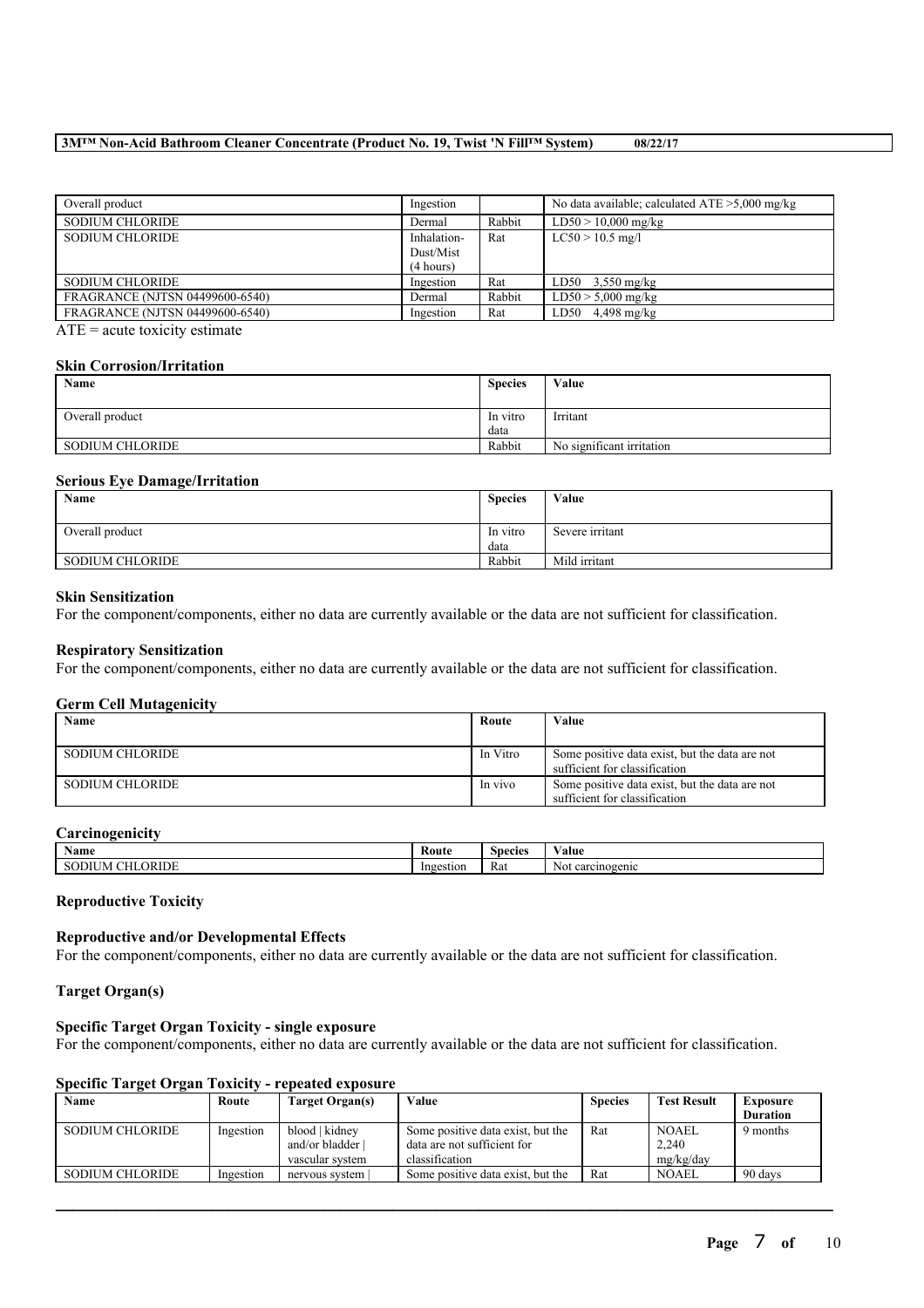|                        |           | eyes                          | data are not sufficient for<br>classification |     | 1.700<br>mg/kg/day    |         |
|------------------------|-----------|-------------------------------|-----------------------------------------------|-----|-----------------------|---------|
| <b>SODIUM CHLORIDE</b> | Ingestion | $liver$ respiratory<br>system | Not classified                                | Rat | NOAEL 33<br>mg/kg/day | 90 days |

#### **Aspiration Hazard**

For the component/components, either no data are currently available or the data are not sufficient for classification.

Please contact the address or phone number listed on the first page of the SDS for additional toxicological information **on this material and/or its components.**

### **SECTION 12: Ecological information**

#### **Ecotoxicological information**

A 3M Product Environmental Data Sheet (PED) is available.

#### **Chemical fate information**

A 3M Product Environmental Data Sheet (PED) is available.

## **SECTION 13: Disposal considerations**

#### **13.1. Disposal methods**

Dispose of contents/ container in accordance with the local/regional/national/international regulations.

Dispose of waste product in a permitted industrial waste facility. Empty drums/barrels/containers used for transporting and handling hazardous chemicals (chemical substances/mixtures/preparations classified as Hazardous as per applicable regulations) shall be considered, stored, treated & disposed of as hazardous wastes unless otherwise defined by applicable waste regulations. Consult with the respective regulating authorities to determine the available treatment and disposal facilities.

#### **EPA Hazardous Waste Number (RCRA):** Not regulated

## **SECTION 14: Transport Information**

For Transport Information, please visit http://3M.com/Transportinfo or call 1-800-364-3577 or 651-737-6501.

## **SECTION 15: Regulatory information**

## **15.1. US Federal Regulations**

## **311/312 Hazard Categories:**

Fire Hazard - No Pressure Hazard - No Reactivity Hazard - No Immediate Hazard - Yes Delayed Hazard - No

 $\mathcal{L}_\mathcal{L} = \mathcal{L}_\mathcal{L} = \mathcal{L}_\mathcal{L} = \mathcal{L}_\mathcal{L} = \mathcal{L}_\mathcal{L} = \mathcal{L}_\mathcal{L} = \mathcal{L}_\mathcal{L} = \mathcal{L}_\mathcal{L} = \mathcal{L}_\mathcal{L} = \mathcal{L}_\mathcal{L} = \mathcal{L}_\mathcal{L} = \mathcal{L}_\mathcal{L} = \mathcal{L}_\mathcal{L} = \mathcal{L}_\mathcal{L} = \mathcal{L}_\mathcal{L} = \mathcal{L}_\mathcal{L} = \mathcal{L}_\mathcal{L}$ 

#### **EPCRA 311/312 Hazard Classifications (effective January 1, 2018):**

**Physical Hazards**

## Not applicable

### **Health Hazards**

Serious eye damage or eye irritation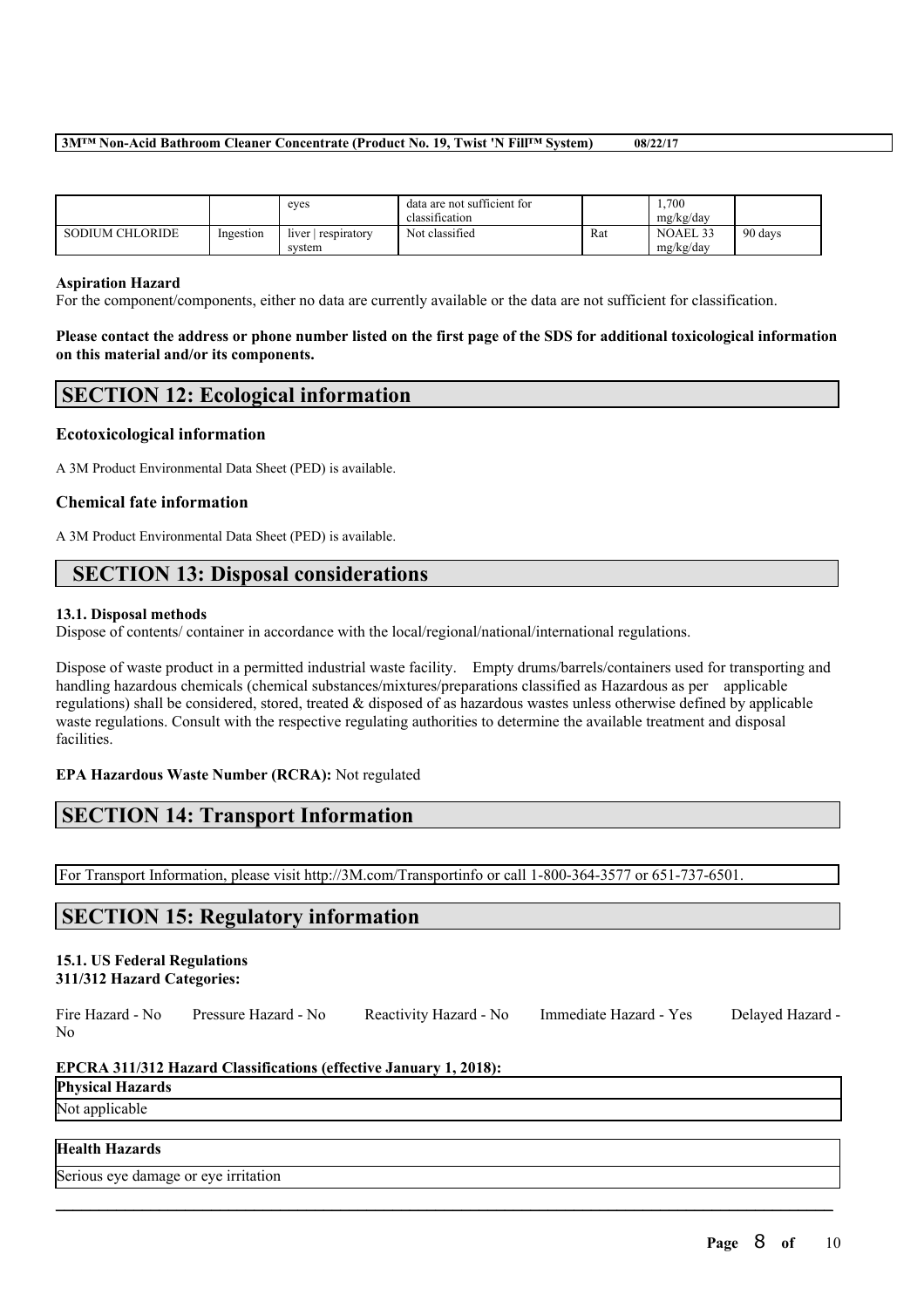#### Skin Corrosion or Irritation

#### **15.2. State Regulations**

#### **15.3. Chemical Inventories**

The components of this material are in compliance with the provisions of Australia National Industrial Chemical Notification and Assessment Scheme (NICNAS). Certain restrictions may apply. Contact the selling division for additional information.

The components of this material are in compliance with the China "Measures on Environmental Management of New Chemical Substance". Certain restrictions may apply. Contact the selling division for additional information.

The components of this product are in compliance with the chemical notification requirements of TSCA.

This product complies with the New Zealand Hazardous Substances and New Organisms Act (1996).

#### **15.4. International Regulations**

#### **This SDS has been prepared to meet the U.S. OSHA Hazard Communication Standard, 29 CFR 1910.1200.**

## **SECTION 16: Other information**

#### **NFPA Hazard Classification**

**Health:** 2 **Flammability:** 0 **Instability:** 0 **Special Hazards:** None

National Fire Protection Association (NFPA) hazard ratings are designed for use by emergency response personnel to address the hazards that are presented by short-term, acute exposure to a material under conditions of fire, spill, or similar emergencies. Hazard ratings are primarily based on the inherent physical and toxic properties of the material but also include the toxic properties of combustion or decomposition products that are known to be generated in significant quantities.

**HMIS Hazard Classification Health:** 2 **Flammability:** 0 **Physical Hazard:** 0 **Personal Protection:** X - See PPE section.

Hazardous Material Identification System (HMIS® IV) hazard ratings are designed to inform employees of chemical hazards in the workplace. These ratings are based on the inherent properties of the material under expected conditions of normal use and are not intended for use in emergency situations. HMIS® IV ratings are to be used with a fully implemented HMIS® IV program. HMIS® is a registered mark of the American Coatings Association (ACA).

| <b>Document Group:</b> | $07 - 8343 - 1$ | <b>Version Number:</b>  | 9.00     |
|------------------------|-----------------|-------------------------|----------|
| <b>Issue Date:</b>     | 08/22/17        | <b>Supercedes Date:</b> | 06/27/16 |

DISCLAIMER: The information in this Safety Data Sheet (SDS) is believed to be correct as of the date issued.3MMAKES NO WARRANTIES, EXPRESSED OR IMPLIED, INCLUDING, BUT NOT LIMITED TO, ANY IMPLIED WARRANTY OF MERCHANTABILITY OR FITNESS FOR A PARTICULAR PURPOSE OR COURSE OF PERFORMANCE OR USAGE OF TRADE.User is responsible for determining whether the3Mproduct is fit for a particular purpose and suitable for user's method of use or application.Given the variety of factors that can affect the use and application of a3Mproduct, some of which are uniquely within the user's knowledge and control, it is essential that the user evaluate the 3M product to determine whether it is fit for a particular purpose and suitable for user's method of use or application.

3Mprovides information in electronic form as a service to its customers. Due to the remote possibility that electronic transfer may have resulted in errors, omissions or alterations in this information,3Mmakes no representations as to its completeness or accuracy. In addition, information obtained from a database may not be as current as the information in the